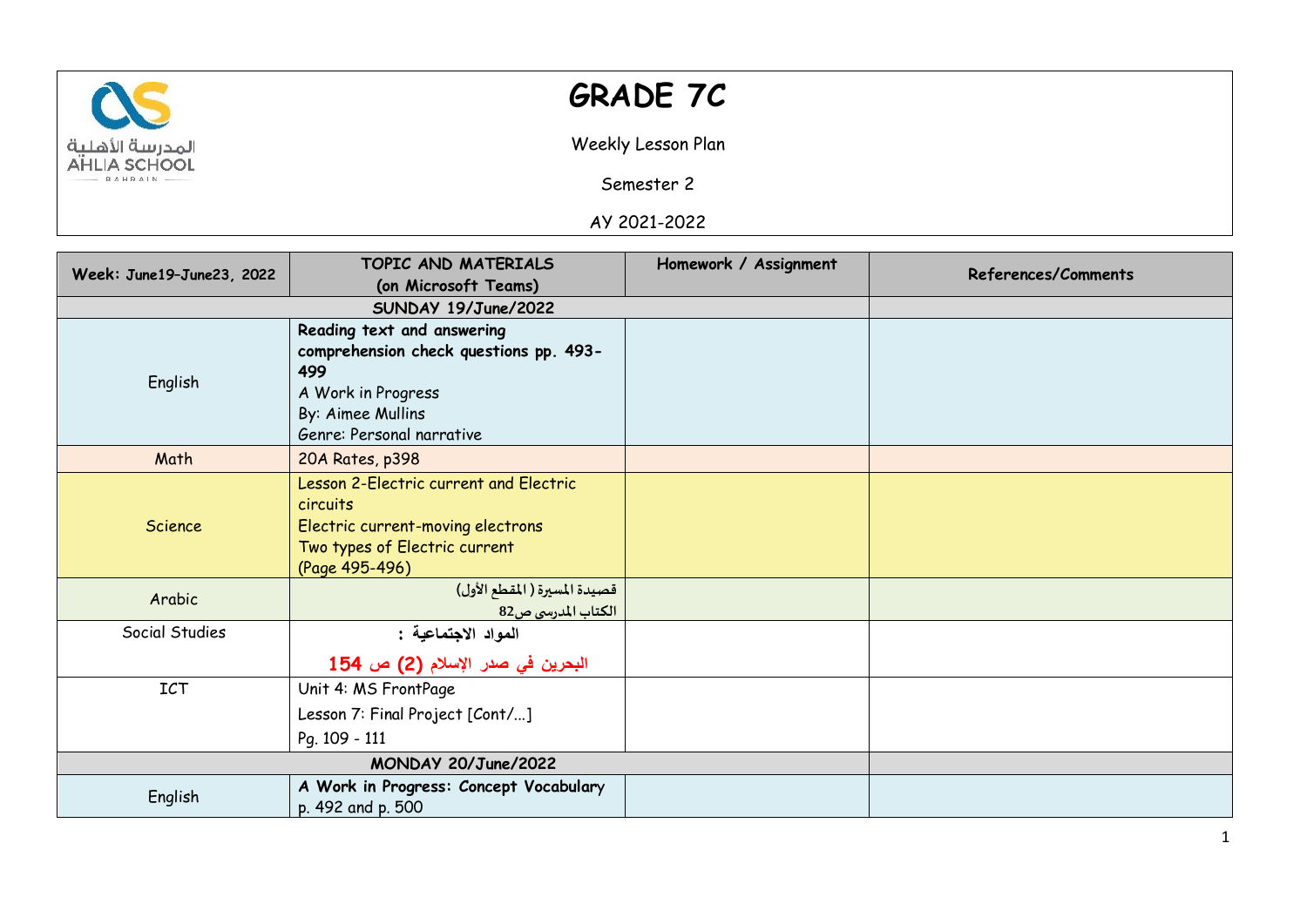| Math           | 20B Speed, p401                                                                                                                     |           |
|----------------|-------------------------------------------------------------------------------------------------------------------------------------|-----------|
| <b>Science</b> | Lesson 2-Electric current and Electric<br>circuits<br>The Circuit-A path for Electric Current<br>(Page 497-499)                     |           |
| Arabic         | قصيدة المسيرة ( المقطع الثاني)<br>الكتاب المدرسي ص82                                                                                |           |
| Art            | Modify artworks. (Priority for anime<br>lesson).<br>NOTE: please bring all artworks with one<br>black chart.                        |           |
| Social Studies | أنشطة إثر إئية                                                                                                                      |           |
|                | TUESDAY 21/June/2022                                                                                                                |           |
| English        | Analyze Craft and Structure: Author's<br>Choice; Word choice and Humor p. 501                                                       |           |
| Math           | 20C Density, p407                                                                                                                   |           |
| <b>Science</b> | Lesson 2-Electric current and Electric<br>circuits<br><b>Practical Electric circuit</b>                                             |           |
| Arabic         | قصيدة المسيرة (المقطع الثالث)<br>الكتاب المدرسي ص82                                                                                 |           |
| P.E.           | Fitness test                                                                                                                        |           |
| French         | Activités :<br>L'interrogation Totale (1)<br>Transformer une phrase<br>déclarative a une interrogation<br>totale de trois manières. | VACANCESI |
|                | WEDNESDAY 22/June/2022                                                                                                              |           |
| English        | <b>Conventions: Informal Grammar</b><br>p. 502                                                                                      |           |
| Math           | 20D Unit Cost, p407                                                                                                                 |           |